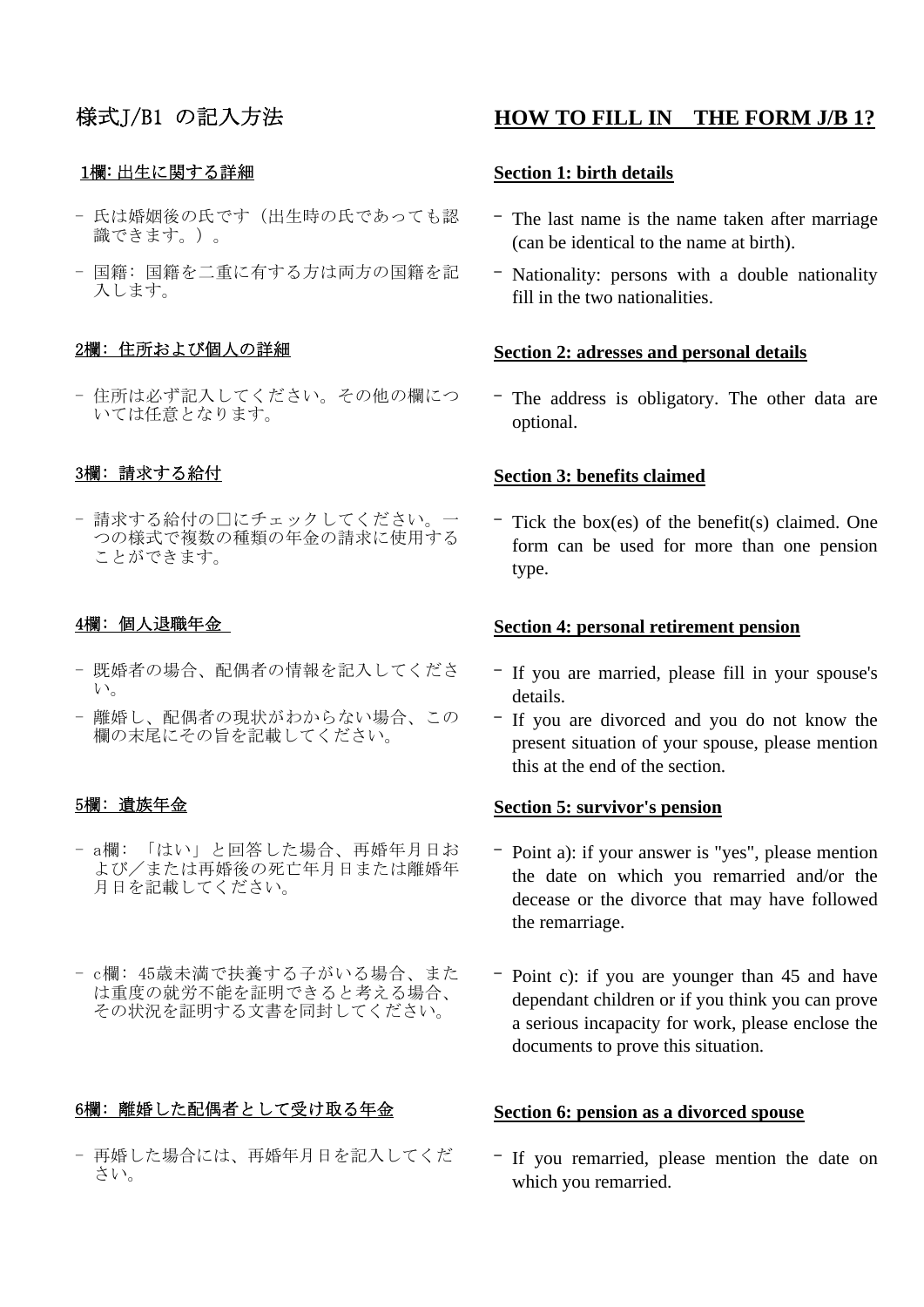- 請求する年金の種類によって、あなたの全体的 な就労の経歴および/またはあなたの配偶者で あった方の就労の経歴を記入してください。

- a欄: 就労活動の種類、分野、就労場所または 国に関わらず、すべての就労活動について記入 してください。
- b欄 : 公的年金(強制保険料に基づく)のみを 記入し、任意保険料に基づく補足的な年金につ いては記入しないで下さい。
- c欄 : 給付を裁定した国に関わらず、すべての 社会的給付を記載してください。

- 申請には必ず日付を記入して署名をしてくださ い。日付と署名がない場合には無効になりま す。

### 備考:

- ベルギー年金基金は、あなたへの決定送付時 に、日本でのベルギー年金の支払方法をお知ら せします。この分野の新しい規定が設けられる 場合には書簡で直接お知らせします。

別添:ベルギー年金についてのQ&A

# 7欄: ベルギーでの就労活動 **Section 7: professional activity in Belgium**

- Give a comprehensive survey of your career and/or of your ex husband's career, depending on the nature of the pensions claimed.

# 8欄: 補足情報 **Section 8: additional information**

- Point a): mention every activity, irrespective of its nature, the activity sector and the place or the country where you exercise it.
- Point b): only mention the LEGAL pensions (based on compulsory contributions), not the supplementary pensions based on voluntary
- Point c): mention all the social benefits, irrespective of the country that awarded it.

# 10欄: 宣言 **Section10: declaration**

- Do not forget to date and sign the application, otherwise it will be void.

### **REMARK:**

- When it sends you the decision, the Belgian pension fund will inform you on the method of payment for your Belgian pension in Japan. You will be notified personally by letter in case new provisions occur in this field.

**Annex:** frequently asked questions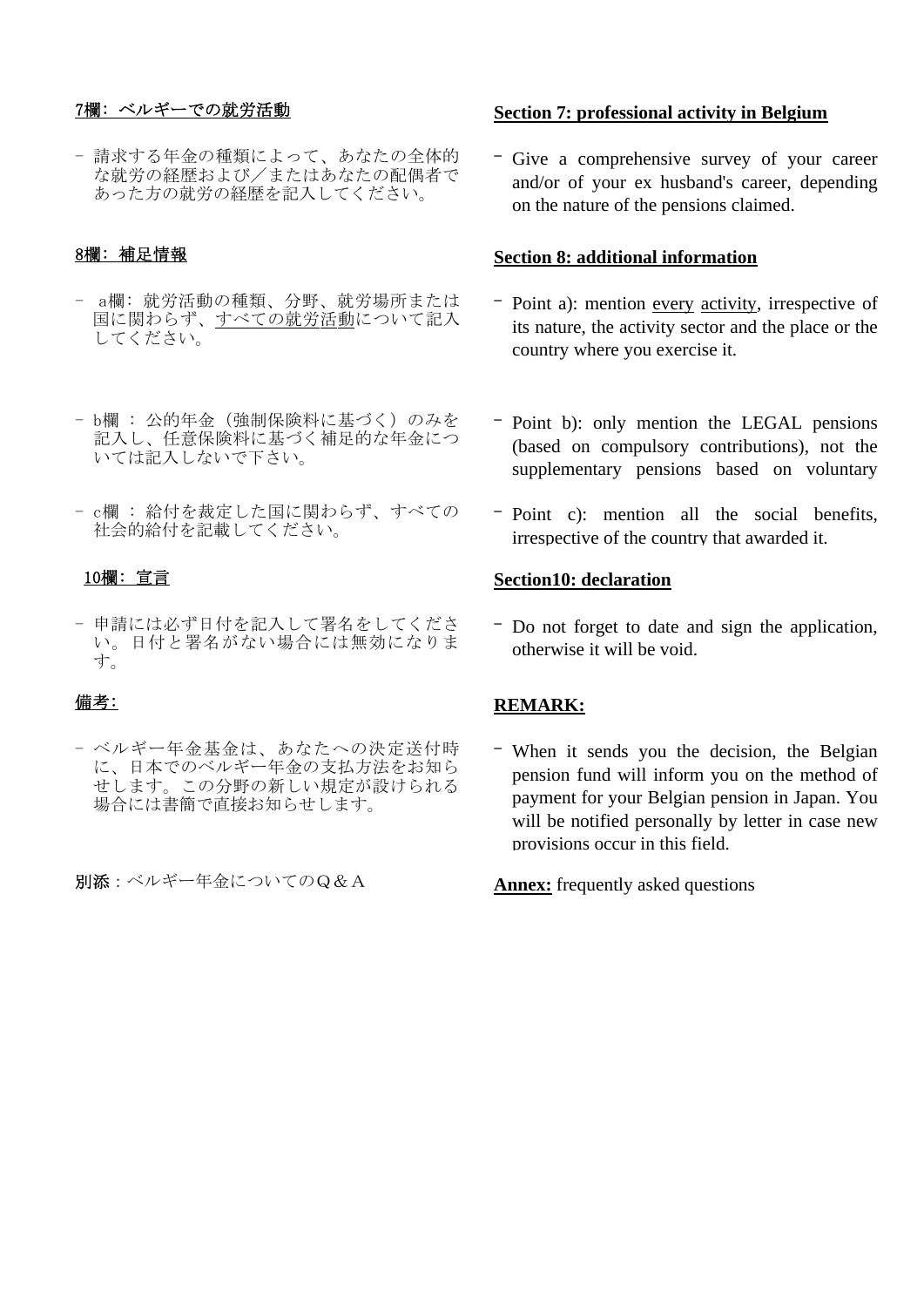## <u>ベルギー年金についてのQ&A:</u> FREQUENTLY ASKED QUESTIONS:

### - 私はいつベルギー年金を受給できますか? - **When can I obtain my Belgian pension?**

ベルギー退職年金の通常(法定)の年金受給開 始年齢は次のとおりです:

-男性の場合は65歳 -女性の場合は64歳(2008年12月1日まで) -女性の場合は、2009年1月1日から65歳となり ます。

離婚した配偶者としての年金はこれと同じ条件 離婚した配偶者としての年金はこれと同じ条件 - The pension as a divorced spouse can be<br>で受給できます。 - - - - - - - - - - - - - - - - obtained under the same conditions

年金のうち離婚した配偶者として受ける部分 は、配偶者であった方がベルギーの被用者退職 年金を受給している場合であって、あなたが親 権を剥奪されている場合、または配偶者に対す る殺人未遂で有罪になっている場合以外、何歳 でも受給することができます。限られた就労活 動、若しくは代替所得がないといった他の支給 要件も満たしていなければなりません。

死亡した被保険者(男性または女性)の方の**最** も長期間生活した配偶者の方に、遺族年金が 支給されます。この方に扶養する子がいる場 合、またはこの方が重度の就労不能(66%以 上)の状態を証明できる場合以外は、配偶者の 方は45歳以上でなければなりません。

また、扶養する子がいる場合、または被保険者 の方の死亡が事故または職業病の結果である場 合以外は、婚姻は1年以上継続していなければ なりません。

The NORMAL (legal) pension age for a Belgian retirement pension is:

-65 years for men

- -64 years for women until 1 December 2008
- -65 years for women as from 1 January 2009

obtained under the same conditions.

The proportional share of the pension as a divorced spouse can be obtained at any age if your ex-spouse receives a Belgian employees' pension and if you were not divested of parental authority or convicted for an attempt on your spouse's life. The payment conditions also have to be fulfilled (limited professional activity, no replacement incomes).

The survivor's pension is awarded to the **longest-living spouse** of the deceased insured person (man or woman). This person has to be at least 45 years old, except when he has dependant children or when he can prove a serious incapacity for work (of at least 66%).

The **marriage** must have lasted for **at least one year**, except when there are dependant children or when de decease is the consequence of an accident of an occupational disease.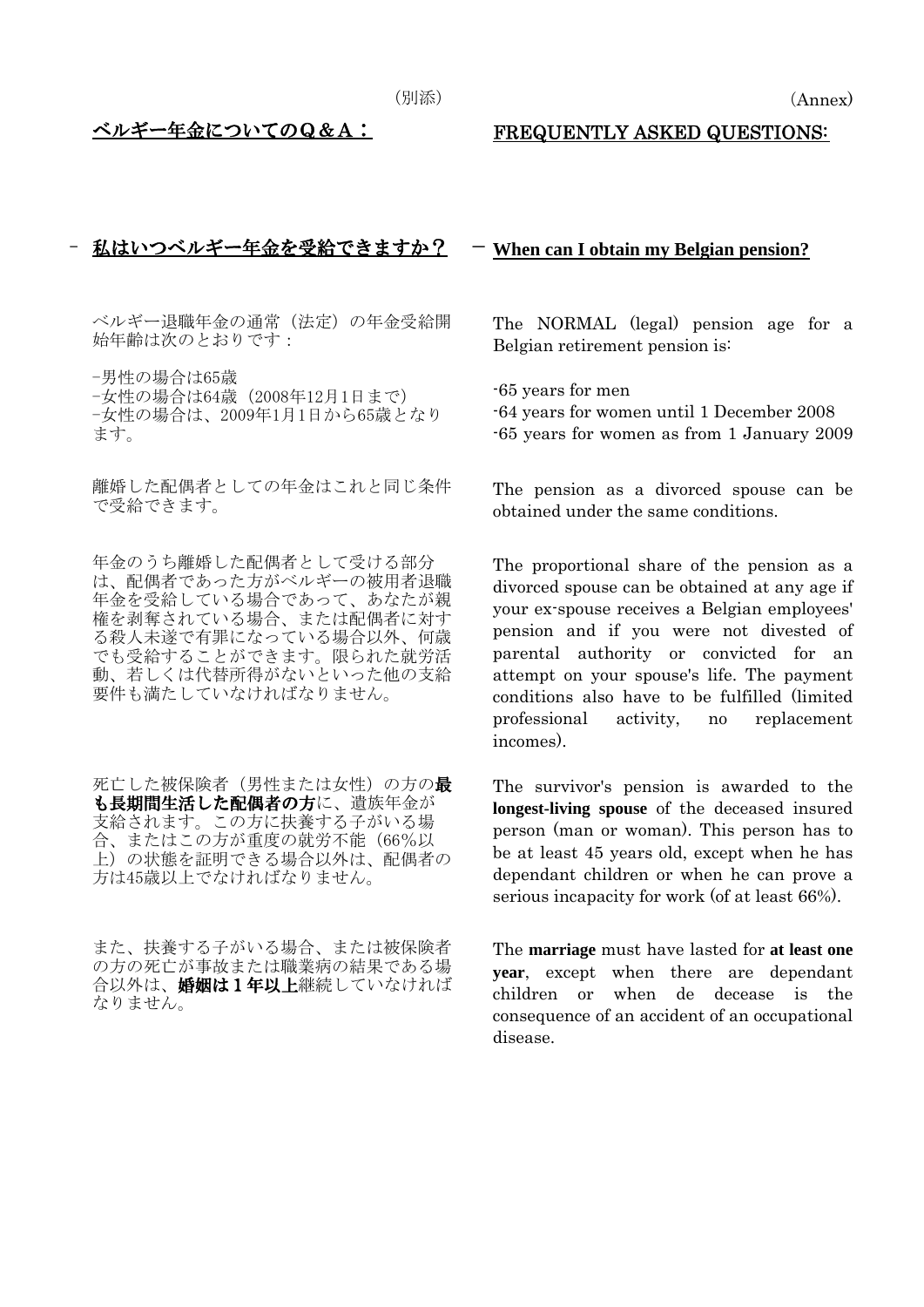## 早期退職にはどのような可能性があります か?

十分な就労期間がある被用者のみ、60歳を迎え た誕生日の翌月の第一日以降に退職することが できます。

必要年数を証明するには、被用者として雇用さ れていた期間だけでなく、ベルギーの他の年金 制度(自営業者年金、公共部門、海外の社会保 障など)において年金受給権を確立するための 期間、および国際協定の枠組み内で外国の制度 下で年金受給権を確立するための期間も考慮さ れます。

2005年1月1日以降、早期退職の権利を取得す るには35年間の就労期間が必要です。この期 間中の就労活動については、就労日数が一年 につき185日(1995年以前)または104日以上 でなければなりません。

# - **What are the possibilities for an early retirement?**

Only the employees with a long enough career can retire on the first day of the month that follows their 60th birthday at the earliest.

To prove the required number of years, not only the periods during which a person was employed as an employee are taken into account, but also the periods for which pension rights exist in another Belgian pension scheme (self-employed persons, public sector, overseas social security, … ) and, in the framework of the international agreements, also the periods for which pension rights exist under a **foreign** scheme.

**Since 1 January 2005, a career of 35 years is required to have the right to early retirement. Your activity during that period has to count at least 185 (years before 1995) or 104 working days per year.**

完全就労期間は、男性は45年間、女性は44年 間(2008年末まで)または45年間(2009年以 降)です。

## - 退職後働くことは可能ですか? - **Can I work after my retirement?**

退職した被用者は制限された所得のための就労 活動のみを行うことができます。認められる就 労所得額は、就労活動の種類(被用者であるか 自営業者であるか)、年金受給者の年齢、年金 の種類(退職年金または遺族年金)および扶養 する子がいるかどうかによって異なります。

# - 完全就労期間は何年間ですか? - **How many years does a full career include?**

A full career includes **45 years for men** and **44** (until the end of 2008) or **45** (as from 2009) years **for women**.

A retired employee can only exercise a professional activity for a limited income. The amount of the allowed professional income differs according to the nature of the activity (employee or self-employed person), the age of the pensioner, the nature of the pension (retirement or survivors' pension) and the fact that the person has dependant children or not.